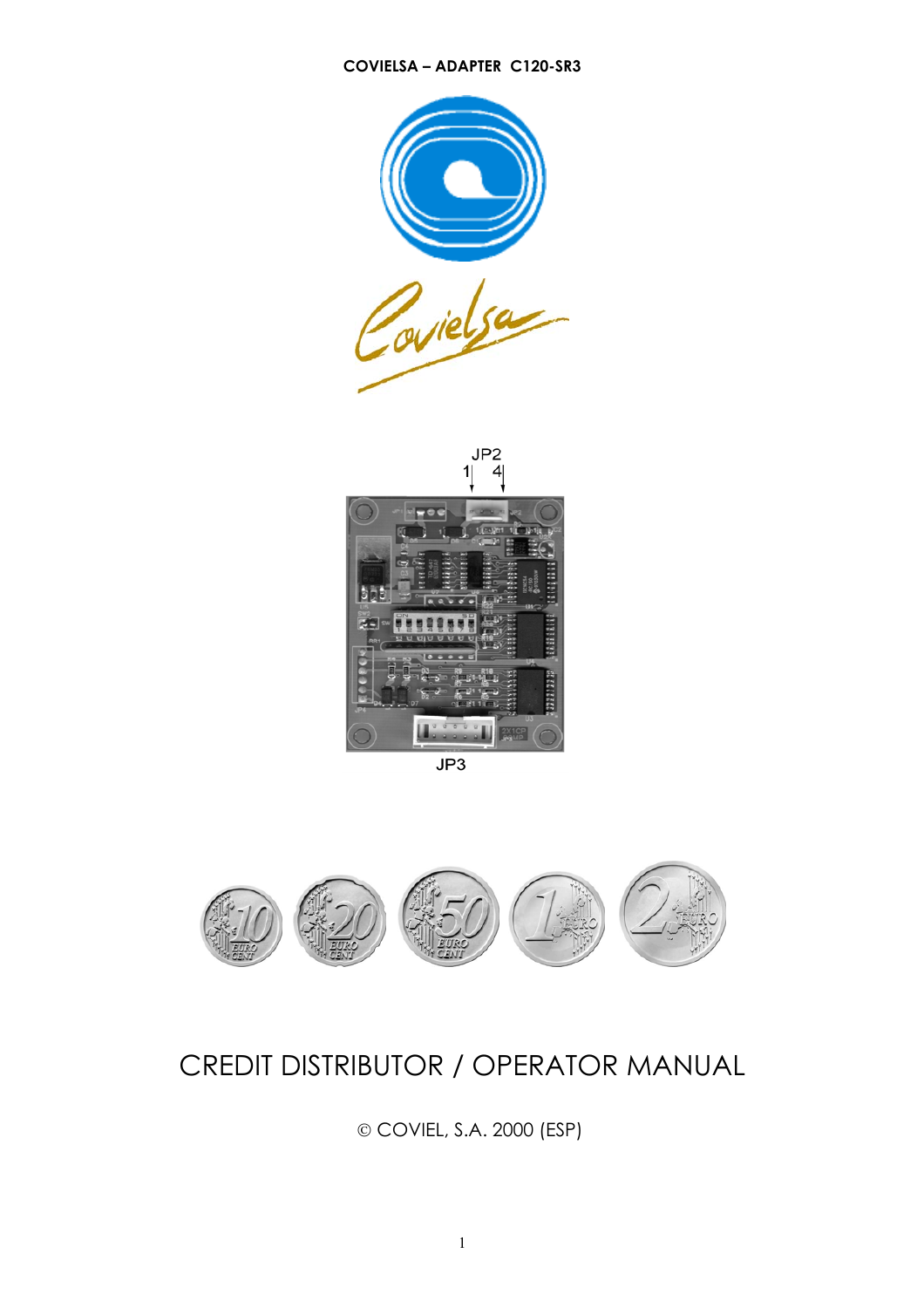#### **CREDIT DISTRIBUTOR SETUP** .

# **CONNECTORS**

**JP1: Not used JP2: Cabinet JP3: Coin controller JP4: Not used**



 $JP3$ 

## **Connector JP2**

This connector should be connected to PCB wiring.

.

| JP2   | Description    | Values         | Source/destination      |
|-------|----------------|----------------|-------------------------|
| Pin 1 | Input GND.     | <b>GND</b>     | <b>GND power supply</b> |
| Pin 2 | Input VCC      | $+12$ VCC      | DC power supply         |
| Pin 3 | Counter output | $0/+5/+12 VDC$ | Coin counter            |
| Pin 4 | Credits output | $+5/0$ VDC     | Credits for CPU.        |

#### **Connector JP3**

Input connector of electronic coin controller, programmable per channels.

| <b>PIN</b>     | Description | Activate |
|----------------|-------------|----------|
| 1              | 0V          | 0V       |
| $\overline{2}$ | +12VDC      | +12VDC   |
| 3              | Output 5    | 0V       |
| 4              | Output 6    | 0V       |
| 5              |             |          |
| 6              | Lock        | High     |
| 7              | Output 1    | 0V       |
| 8              | Output 2    | 0V       |
| 9              | Output 3    | 0V       |
| 10             | Output 4    | 0V       |

| g |   | Ξ |  |
|---|---|---|--|
|   | 8 | 6 |  |

Layout view corresponding to components side.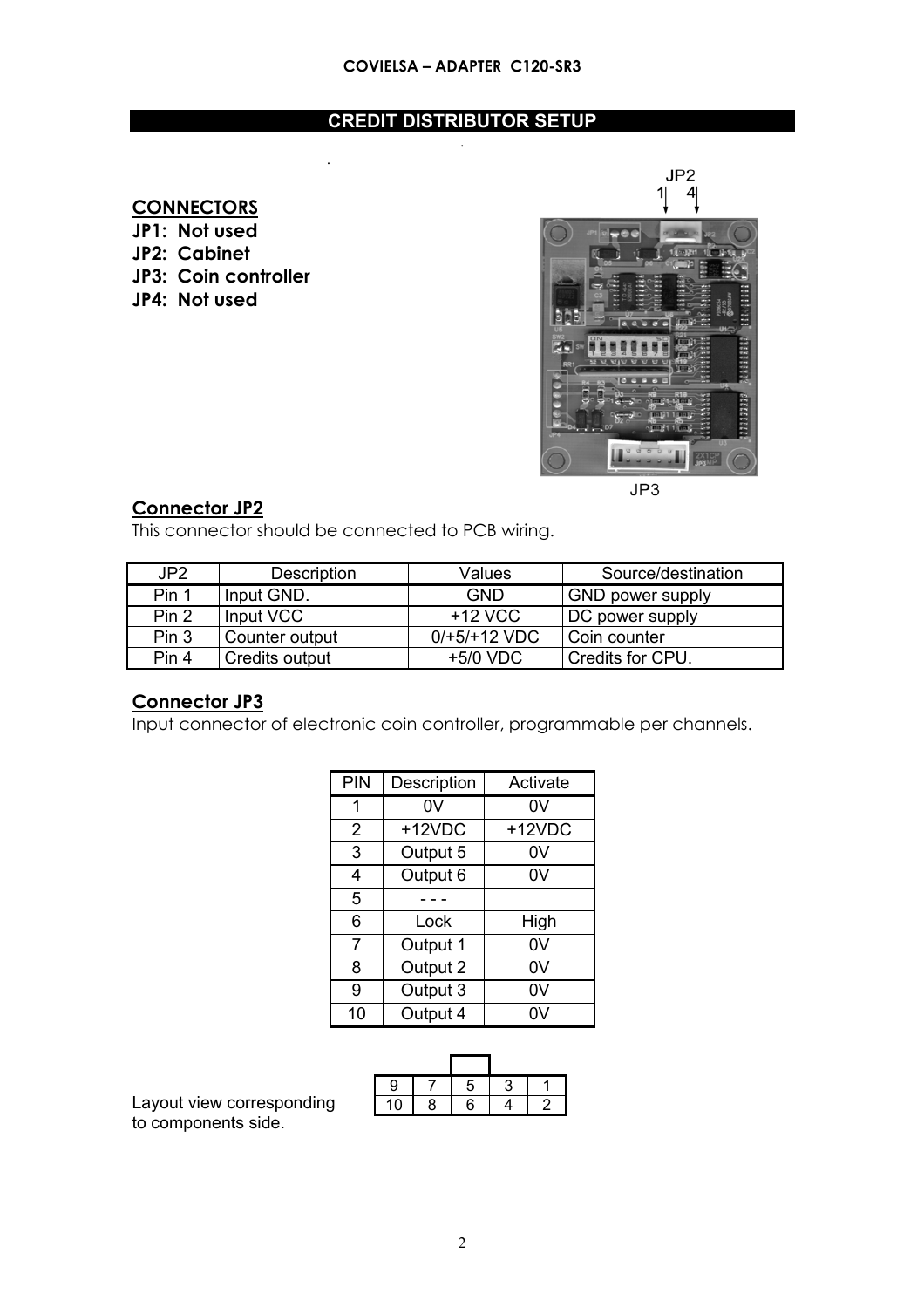#### **COVIELSA - ADAPTER C120-SR3**

# PROGRAMMING OF COIN CONTROLLERS

**Contollers supported by:** COIN CONTROLS C-120 SR3 MARS NRI CASHFLOW 330 G-13.6000

|                      | <b>OPA</b> | <b>OPB</b>     | <b>OPC</b>   | <b>OPD</b> | <b>OPE</b>     | <b>OPF</b>     |
|----------------------|------------|----------------|--------------|------------|----------------|----------------|
|                      | Channel    | Channel        | Channel      | Channel    | Channel        | Channel        |
|                      |            | $\overline{2}$ | 3            | 4          | 5              | 6              |
| Coin Control C-120   | Coin 1     | Coin 2         | Coin 3       | Coin 4     | Coin 5         | Coin 6         |
| PIN controller       | 7          | 8              | 9            | 10         | 3              | 4              |
| Germany              | $=$ $=$    | $=$ $=$        | 5 Dm         | $=$ $=$    | 2 Dm           | 1 Dm           |
| Switzerland          | $=$ $=$    |                | <b>5 FS</b>  | = =        | 2FS            | 1 FS           |
| France               | 20FF       | 10 FF          | 5FF          | $=$ $=$    | $2$ FF         | 1 FF           |
| Italy                | $=$ $=$    | $=$ $=$        | 500L         | $=$ $=$    | 200 L          | 100L           |
| <b>United States</b> | $=$ $=$    | = =            | $=$ $=$      | 1\$        | 50 Ct          | 25 Ct          |
| <b>Great Britain</b> | $=$ $=$    | 1 Lb           | 50 Pe        | $=$ $=$    | 20 Pe          | 10 Pe          |
| Spain                | 500Pt      | $=$ $=$        | 200 Pt       | 100 Pt     | 50Pt           | 25 Pt          |
| Portugal             | $=$ $=$    | $=$ $=$        | $=$ $=$      | 200 Es     | 100 Es         | 50 Es          |
| Australia            | $=$ $=$    | $=$ $=$        | 5\$          | $=$ $=$    | 2 <sub>3</sub> | 1 <sup>§</sup> |
| Belgium              | $=$ $=$    | $=$ $=$        | <b>50 FB</b> | $=$ $=$    | <b>20 FB</b>   | $=$ $=$        |
| Norway               | 20 Kr      | 10 Kr          | 5 Kr         | $=$ $=$    | $=$ $=$        | 1 Kr           |
| Greece               | $=$ $=$    | $=$ $=$        | $=$ $=$      | $=$ $=$    | 100 Dr         | 50 Dr          |
| <b>Euro</b>          | 2€         | 1€             | 50 cents.    |            | 20 cents.      | 10 cents.      |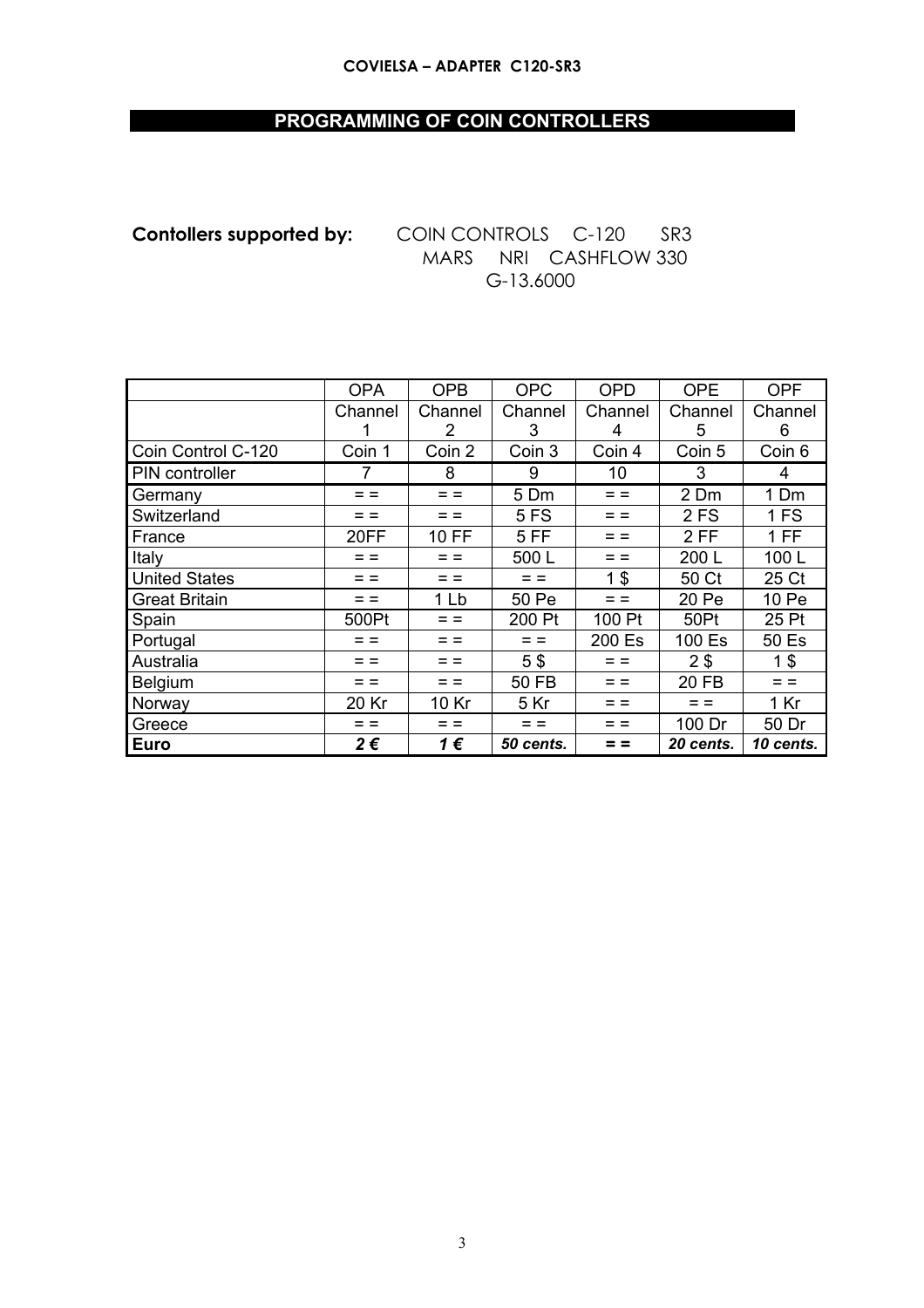## **SWITCH SETUP**

# **SW1: Always OFF**

### **SW2: Coin multiplication factor. (Euro [€] coins always OFF)**

| $SW2 = OFF$           | Channel: |  |    |  |  |
|-----------------------|----------|--|----|--|--|
| (Europe except Spain) | Value:   |  | ット |  |  |
| $SW2 = ON$            | Channel: |  |    |  |  |
| (Spain and USA)       | Value:   |  |    |  |  |

#### **SW3: Not used**

#### **SW4-SW5: Extra credits (Bonuses)**

Combination of these two dip switches is used to program bonuses (free games) according to the scale shown in the table. The table varies according to the game price selected.

### **SW6-SW7-SW8: Game price**

These dip switches are used to choose the game price. The bonus table shows the combination of game prices with the payments that allow the player to obtain extra games (bonuses).

| EURO $\epsilon$      |                 |            |            |  |                 |                                   |           |                 |                 |                 |                 |                 |
|----------------------|-----------------|------------|------------|--|-----------------|-----------------------------------|-----------|-----------------|-----------------|-----------------|-----------------|-----------------|
| <b>CREDITS TABLE</b> |                 |            |            |  |                 | <b>BONUS TABLE (SW4/SW5)</b>      |           |                 |                 |                 |                 |                 |
| <b>GAME PRICE</b>    | SW <sub>6</sub> | <b>SW7</b> | <b>SW8</b> |  | SW <sub>4</sub> | SW <sub>5</sub>                   | SW4       | SW <sub>5</sub> | SW <sub>4</sub> | SW <sub>5</sub> | SW <sub>4</sub> | SW <sub>5</sub> |
|                      |                 |            |            |  | <b>OFF</b>      | <b>OFF</b>                        | <b>ON</b> | <b>OFF</b>      | <b>OFF</b>      | ON              | <b>ON</b>       | <b>ON</b>       |
| 10 cents             | <b>OFF</b>      | <b>OFF</b> | <b>OFF</b> |  | NO BONUSES      |                                   | 0,50      |                 | 0.40            |                 | 0,20            |                 |
| 20 cents             | <b>ON</b>       | <b>OFF</b> | <b>OFF</b> |  | NO BONUSES      |                                   | 0,50      |                 | 0,40            |                 | 0,20            |                 |
| 30 cents             | <b>OFF</b>      | <b>ON</b>  | <b>OFF</b> |  | NO BONUSES      |                                   | 0,50      |                 | 0,30            |                 | 0,60            |                 |
| 40 cents             | <b>ON</b>       | <b>ON</b>  | <b>OFF</b> |  | NO BONUSES      |                                   | 2,00      |                 | 1,60            |                 | 0,80            |                 |
| 50 cents             | <b>OFF</b>      | <b>OFF</b> | <b>ON</b>  |  | NO BONUSES      |                                   | 2,50      |                 | 2,00            |                 | 1,00            |                 |
| 80 cents             | <b>ON</b>       | <b>OFF</b> | <b>ON</b>  |  | NO BONUSES      |                                   | 2,00      |                 | 1,60            |                 | 0,80            |                 |
| 1,00 €               | <b>OFF</b>      | ON         | <b>ON</b>  |  | NO BONUSES      |                                   | 2,50      |                 | 2,00            |                 | 1,00            |                 |
| 1,20 €               | <b>ON</b>       | <b>ON</b>  | <b>ON</b>  |  |                 | <b>NO BONUSES</b><br>2,00<br>1,60 |           |                 |                 | 2,40            |                 |                 |

(\*) Adds another credit for the second lap.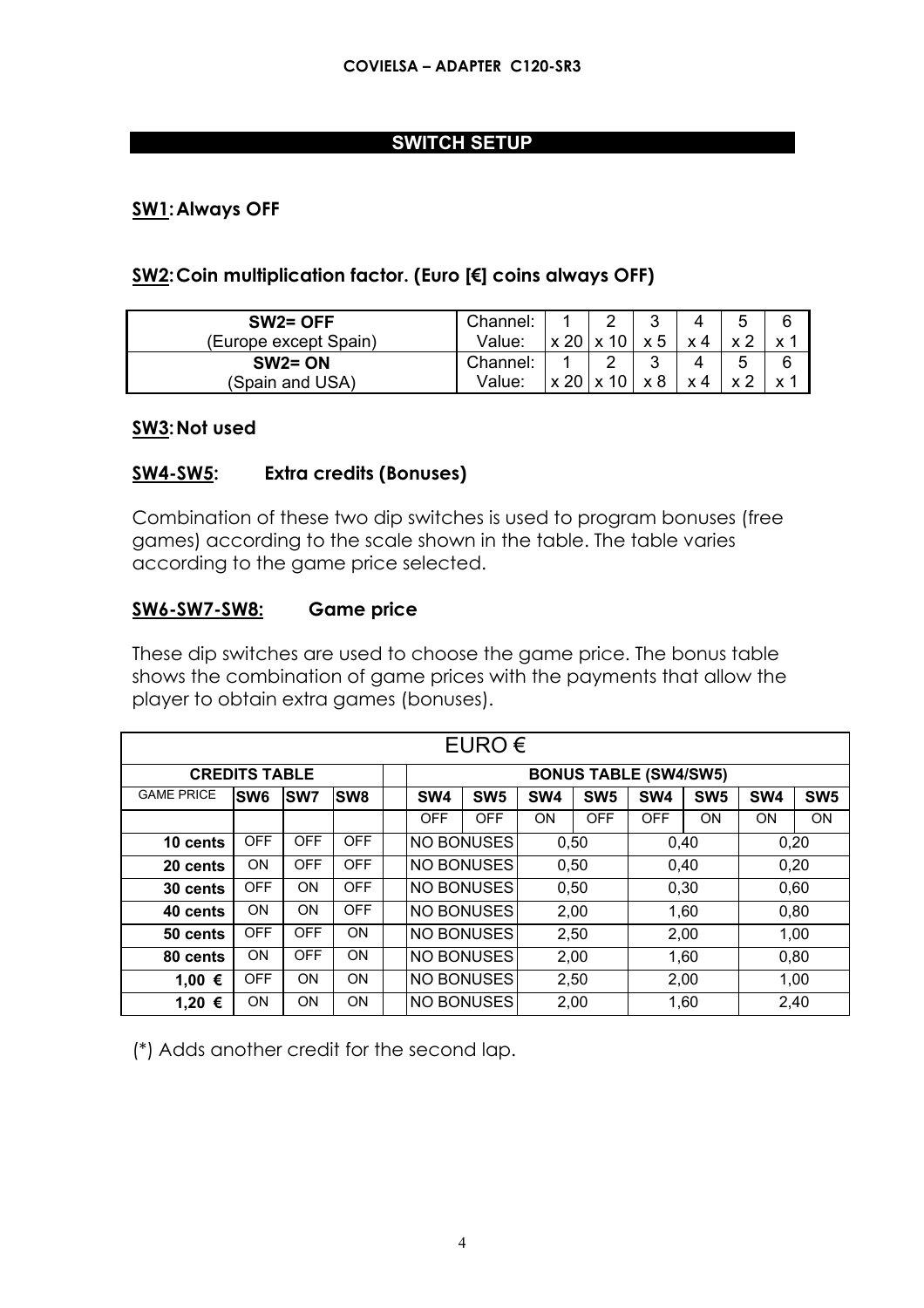# **APLICATION EXAMPLE**

| , Euro €       | $SW1 =$                               | <b>OFF</b> | Not used                         |  |  |
|----------------|---------------------------------------|------------|----------------------------------|--|--|
|                | $SW2=$                                | <b>OFF</b> | Always OFF using Euro coin       |  |  |
|                | $SW3=$                                | <b>OFF</b> | Not used                         |  |  |
|                | $SW4=$                                | <b>OFF</b> | <b>Extra credit with 2 Euros</b> |  |  |
|                | $SW5 =$                               | ON         |                                  |  |  |
| 10 cents = $1$ | $SW6 =$                               | <b>OFF</b> | 10 pulses / 1 credit.            |  |  |
| pulse          | $SW7=$                                | <b>ON</b>  |                                  |  |  |
|                | $SW8 =$                               | ON         |                                  |  |  |
| <b>RESULT:</b> | 1 Euro /1 credit; 2 Euros / 3 credits |            |                                  |  |  |

 $\overline{\phantom{a}}$  , where  $\overline{\phantom{a}}$  , where  $\overline{\phantom{a}}$  , where  $\overline{\phantom{a}}$ 

# **NOTES**